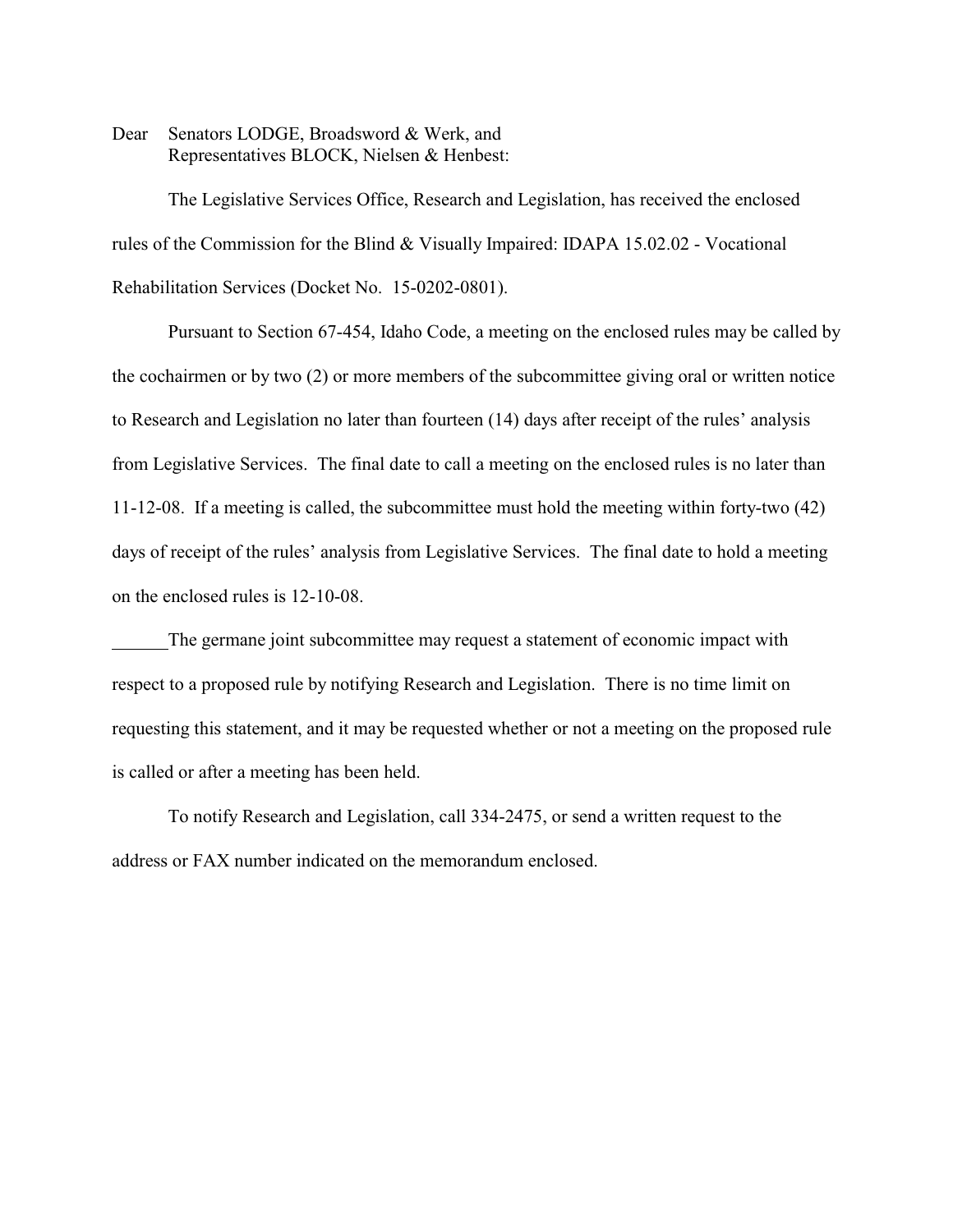# **MEMORANDUM**

| TO:             | Rules Review Subcommittee of the Senate Health & Welfare Committee and the<br>House Health & Welfare Committee                                     |
|-----------------|----------------------------------------------------------------------------------------------------------------------------------------------------|
| <b>FROM:</b>    | Research & Legislation Staff - Paige Alan Parker                                                                                                   |
| <b>DATE:</b>    | October 23, 2008                                                                                                                                   |
| <b>SUBJECT:</b> | Idaho Commission for the Blind and Visually Impaired - IDAPA 15.02.02 -<br>Vocational Rehabilitation Services (Docket No. 15-0202-0801) (Proposed) |

The Idaho Commission for the Blind and Visually Impaired (hereinafter "Commission") submits a proposed rule on Vocational Rehabilitation Services, Docket Number 15-0202-0701, (hereafter "proposed rule") amending IDAPA chapter 02.02, title 15.

According to the Commission, the proposed rule is authorized sections 67-5407(e), Idaho Code, the Rehabilitation Act of 1973, as amended in 1998, and related federal regulations. Section 67-5407(e) broadly grants the Commission authority to establish rules in accordance with the provisions of the administrative procedure act. The Commission has not provided Legislative Services with a copy of the specific federal law upon which it relies for this proposed rulemaking as required by section 67-5223(1), Idaho Code, nor cited the specific section of the federal statute as authority or requirement for the rulemaking as required by section 67-5224(2)(e), Idaho Code. In the text of the proposed rule, reference is made to 34 CFR 361.50. 34 CFR 361.50(b) provides:

(c) *Payment for services.* (1) The State unit must establish and maintain written policies to govern the rates of payment for all purchased vocational rehabilitation services.

(2) The State unit may establish a fee schedule designed to ensure a reasonable cost to the program for each service, if the schedule is—

(i) Not so low as to effectively deny an individual a necessary service; and

(ii) Not absolute and permits exceptions so that individual needs can be addressed.

(3) The State unit may not place absolute dollar limits on specific service categories or on the total services provided to an individual.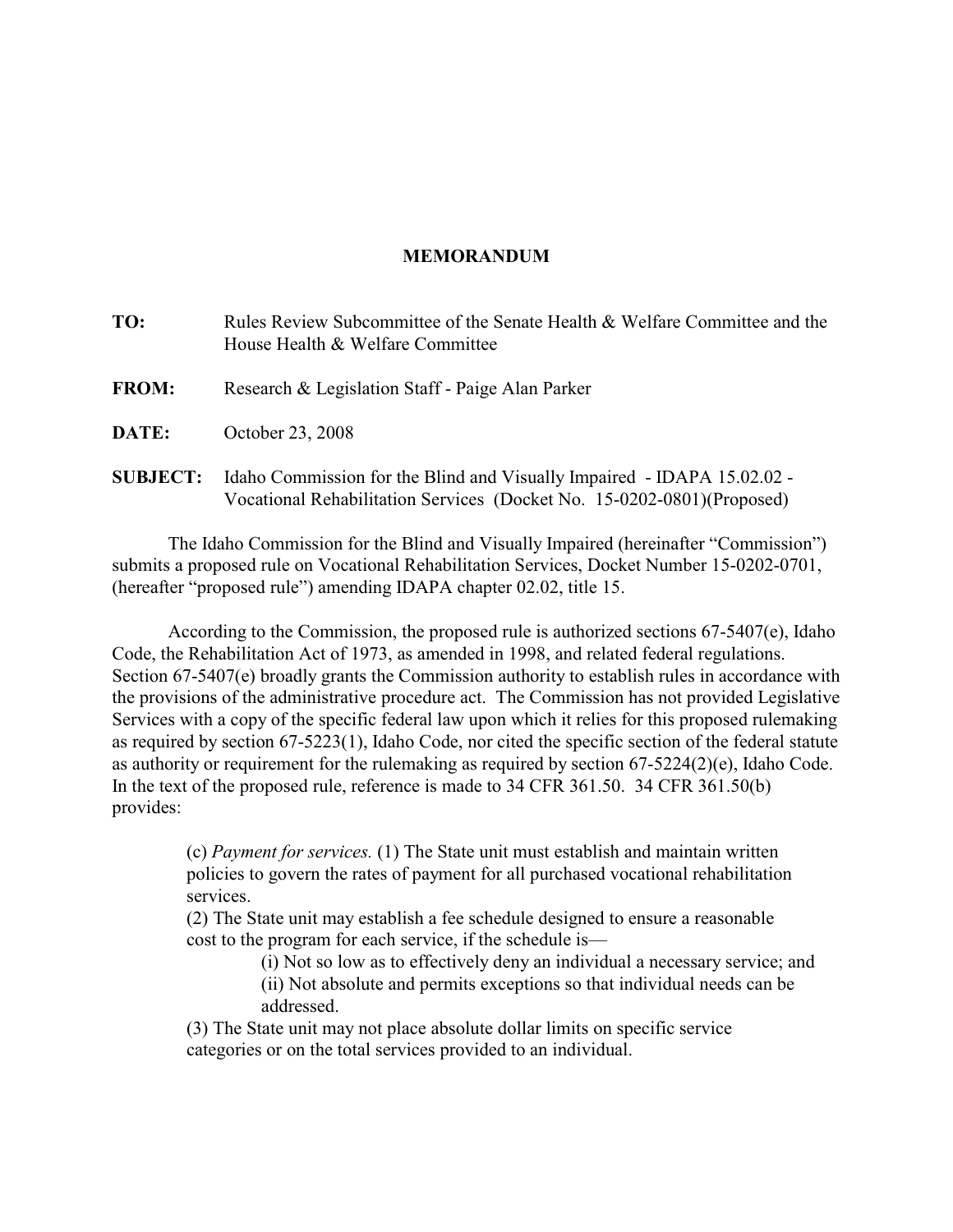The Commission states that the proposed rule increases the upper limits it will contribute to clients for eligible expenses. The Commission states that the proposed rule is necessary to render it consistent with the increasing costs the Commission is facing in order to contribute financial assistance to clients for education expenses (from fixed fee to 90% of actual cost), books and supplies (from \$600/federal fiscal year to actual cost), transportation (\$200/month within 20 mile radius and \$300/month greater than 20 mile radius) and bioptics (increase from \$700 to \$900).

According to the Commission, no increased fee or charge is imposed by the proposed rule. The Commission also states that there is no anticipated impact to the general fund greater than \$10,000 during the fiscal year as a result of the proposed rule. However, the entire focus of the proposed rule is the adjustment of the upper limits on dollar amounts the Commission will contribute to clients for the specified categories of services. Such adjustment will require the Commission to pay more for these services and thus impact to the Commission's budget, unless the number of clients being served is reduced. The Commission is reviewing whether these additional expenditures fall outside the \$10,000 threshold.

According to the Department, negotiated rulemaking was not conducted prior to publication of the proposed rules because of the simple nature of the rulemaking. Public hearings will be scheduled if requested in writing by 25 persons, a political subdivision or an agency not later than October 15, 2008. All written comments must be delivered to the Commission on or before October 22, 2008.

## **ANALYSIS**

The proposed rule provides separate treatment for public and private in-state institution education expenses. For public in-state institutions, the education expenses, including fees, tuition and health insurance costs, the Commission's client contribution limit is 90% of the actual cost for two semesters per federal fiscal year enrollment. Section 300.01.a. The Commission client contribution limit is the same for private in-state institutions, except the amount cannot exceed the actual cost per federal fiscal year at BSU, ISU or UI, whichever is higher. Section 300.01.b. The contribution limit for out-of-state institutions (public or private) is the same as for private in-state institutions, with the proviso that any scholarship must be applied first for tuition or fees before any expenditure of funds by the Commission. Section 300.01.c. The limit under the existing rule for any of these institutions is \$3,300.

The proposed rule provides for the Commission to pay the actual cost of required books and supplies, with the proviso that any grant or scholarship will be applied first for tuition or food, books and supplies before any expenditure of Commission funds. The limit under the existing rule is \$600 per federal fiscal year. Section 300.01.d.

The Commission will pay \$900, rather than \$700, for bioptics under the proposed rule. Section 300.01.e.iv. Transportation costs associated with personal vehicle usage, with or without a personal driver, will increase from \$100 to \$200 per month within a 20 mile radius, in-town commuting, and from \$200 to \$300 per month for commuting from greater than a 20 mile radius, out-of-town commuting. Section 300.01.i.ii.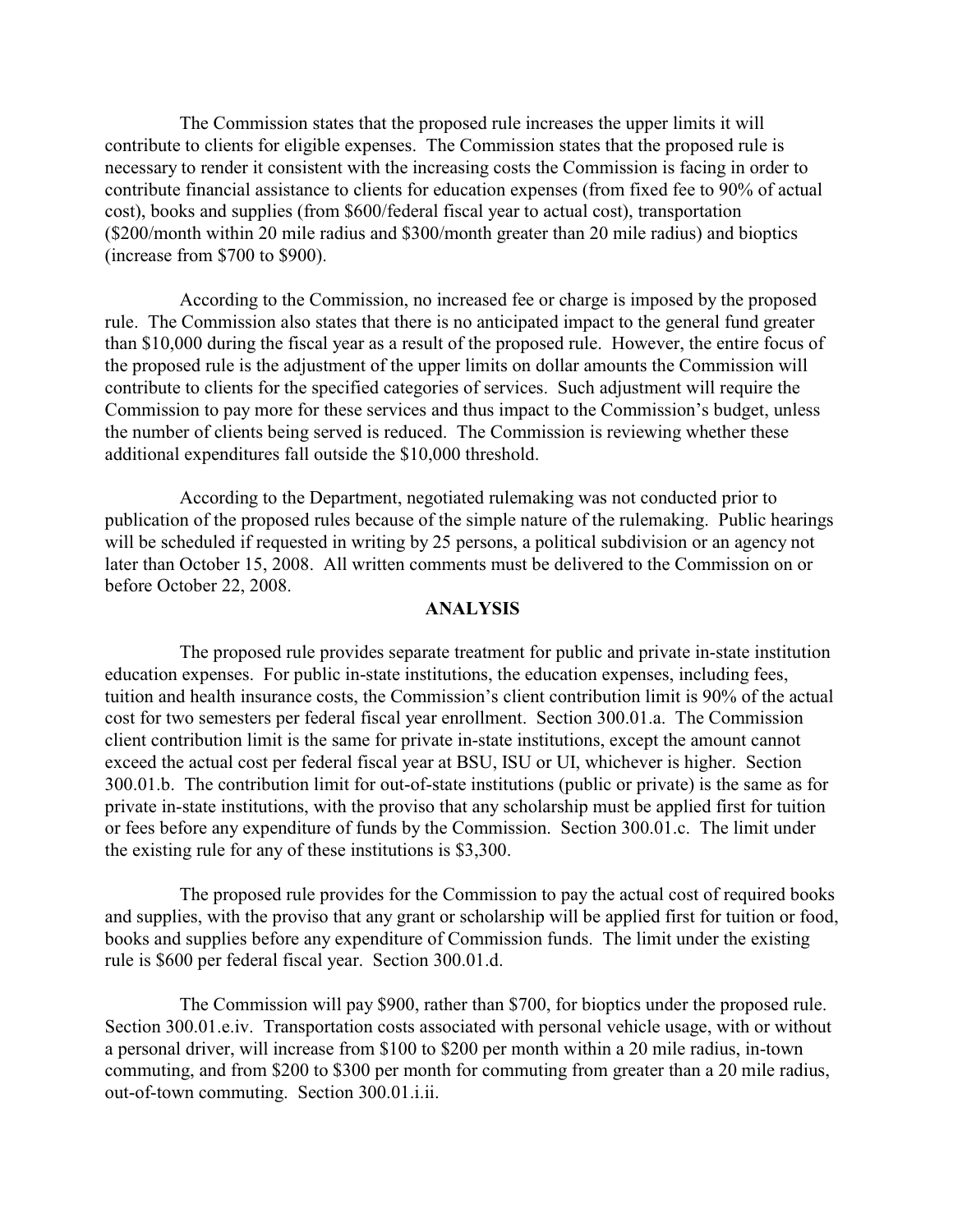# **SUMMARY**

The proposed rule appears to be authorized under section 54-5407(e), Idaho Code.

cc: Angela Jones, Administrator, Idaho Commission for the Blind and Visually Impaired; Nanna Hanchett, Rehab Services Chief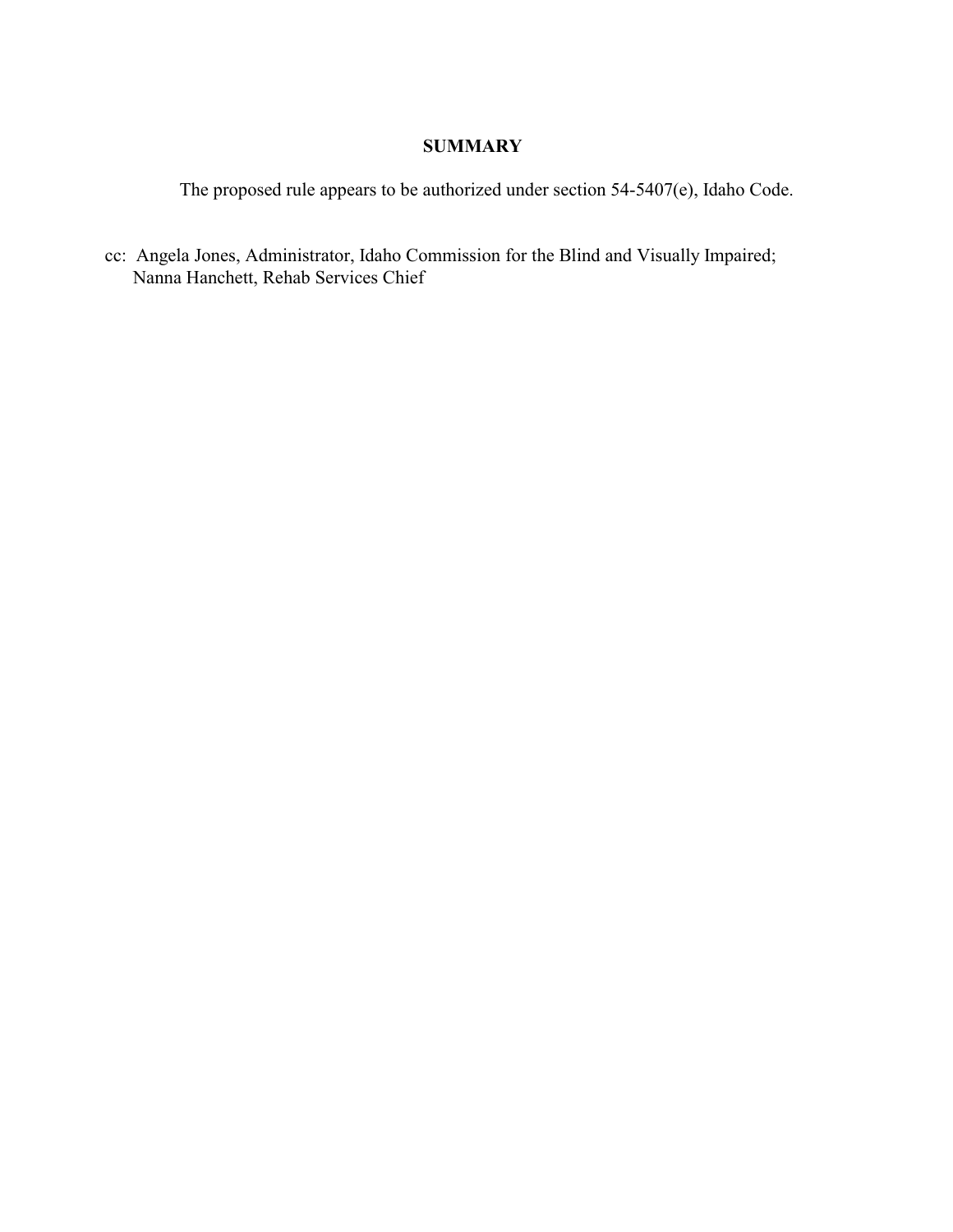## **IDAPA 15 - OFFICE OF THE GOVERNOR COMMISSION FOR THE BLIND AND VISUALLY IMPAIRED**

### **15.02.02 - VOCATIONAL REHABILITATION SERVICES**

### **DOCKET NO. 15-0202-0801**

### **NOTICE OF RULEMAKING - PROPOSED RULE**

**AUTHORITY:** In compliance with Section 67-5221(1), Idaho Code, notice is hereby given that this agency has initiated proposed rulemaking procedures. The action is authorized pursuant to Section 67-5407(e), Idaho Code, and the Rehabilitation Act of 1973, its 1998 amendments, and related federal regulations.

**PUBLIC HEARING SCHEDULE:** Public hearing(s) concerning this rulemaking will be scheduled if requested in writing by twenty-five (25) persons, a political subdivision, or an agency, not later than October 15, 2008.

The hearing site(s) will be accessible to persons with disabilities. Requests for accommodation must be made not later than five (5) days prior to the hearing, to the agency address below.

**DESCRIPTIVE SUMMARY:** The following is a nontechnical explanation of the substance and purpose of the proposed rulemaking:

A change in certain rates and structure of the payment policy set forth at IDAPA 15.02.02.300 is necessary to render it consistent with the increasing costs the Commission is facing in order to contribute financial assistance to clients for the following specific services: education expenses, books and supplies, transportation, and bioptics. The Commission proposes increasing the upper limits it will contribute to clients for eligible expenses as follows:

- 1. Education expenses to be changed from a fixed fee to 90% of actual costs without exceeding Boise State University, Idaho State University, or the University of Idaho's actual fees;
- 2. Books and supplies to be changed from \$600 per federal fiscal year to the actual costs;
- 3. Transportation costs to be increased to \$200 per month within a 20-mile radius, and \$300 per month for a greater than 20-mile radius, of commuting miles from home; and
- 4. Bioptics will increase from \$700 to \$900.

**FEE SUMMARY:** The following is a specific description of the fee or charge imposed or increased: N/A

**FISCAL IMPACT:** The following is a specific description, if applicable, of any negative fiscal impact on the state general fund greater than ten thousand dollars (\$10,000) during the fiscal year resulting from this rulemaking: None.

**NEGOTIATED RULEMAKING:** Pursuant to Section 67-5220(2), Idaho Code, negotiated rulemaking was not conducted because of the simple nature of the rulemaking.

**ASSISTANCE ON TECHNICAL QUESTIONS, SUBMISSION OF WRITTEN COMMENTS:** For assistance on technical questions concerning the proposed rule, contact Nanna Hanchett, Rehab Services Chief, (208) 639-8354.

Anyone may submit written comments regarding this proposed rulemaking. All written comments must be directed to the undersigned and must be delivered on or before October 22, 2008.

DATED this 12th day of August, 2008.

Angela Jones, Administrator Idaho Commission for the Blind and Visually Impaired 341 W. Washington St. PO Box 83720, Boise, ID 83720-0012 Phone: (208) 334-3220 / Fax: (208) 334-2963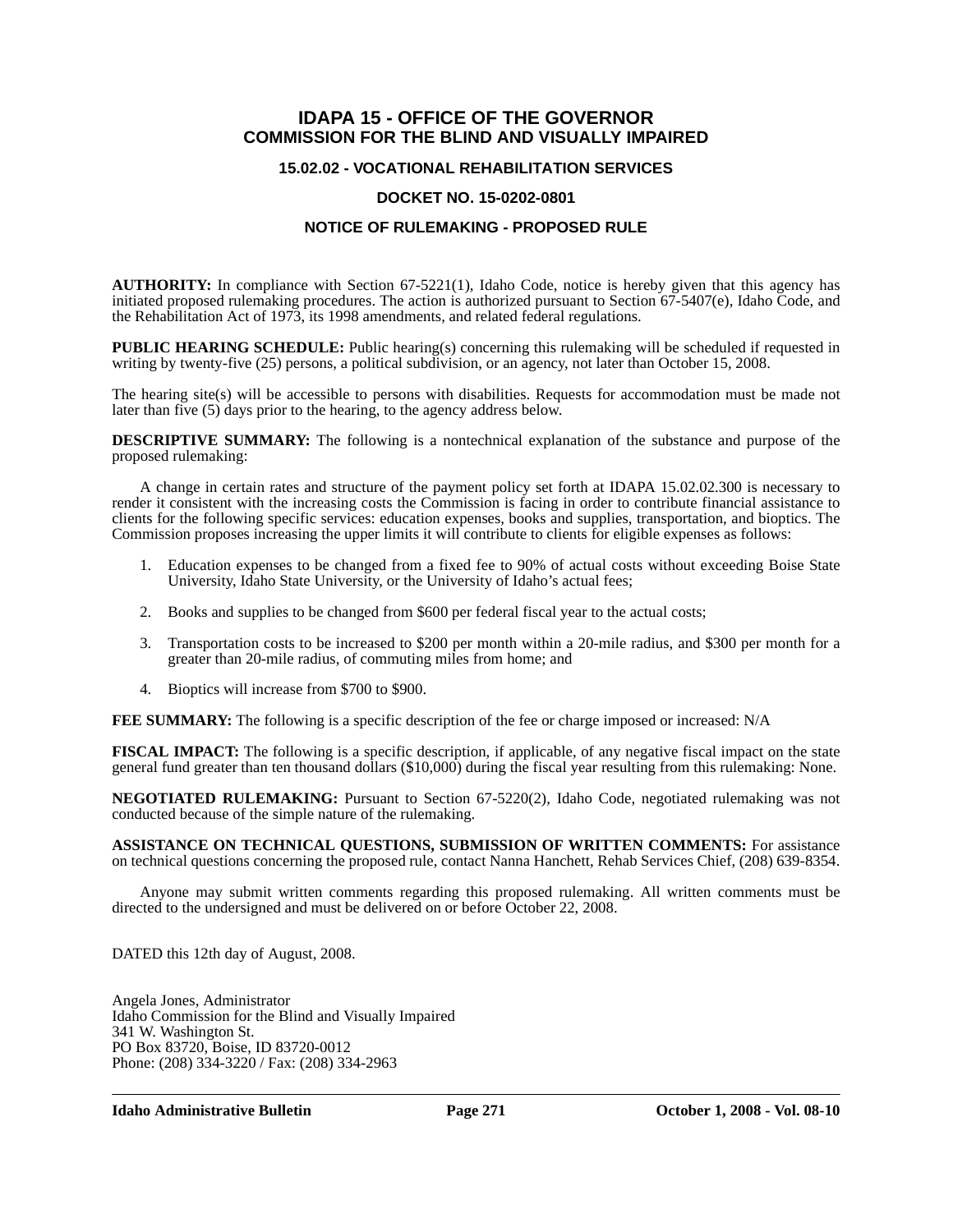#### **THE FOLLOWING IS THE TEXT OF DOCKET NO. 15-0202-0801**

#### **300. PAYMENT POLICY.**

**01. Upper Limits**. In order to ensure a reasonable cost to the Commission's vocational rehabilitation program for provision of certain enumerated services, and in accordance with 34 CFR 361.50, the Commission hereby establishes upper limits on dollar amounts it will contribute to clients for certain categories of services provided as part of an implemented IPE pursuant to Section 210 of these rules: (4-2-08)

**a.** Education expenses – public in-state institutions. Education expenses, including fees, tuition, and health insurance costs, for enrollment at public in-state institutions: Ninety percent (90%) of the actual costs for two (2) semesters per federal fiscal year at the institution of enrollment. ()

*a***b.** Education expenses – private in-state institutions. Education expenses, including fees, tuition, and health insurance costs, for enrollment at Idaho *public and* private in-state colleges, private in-state vocational technical schools, private in-state universities, and other private in-state education and training institutions and including enrollment in summer school*;*: *Three thousand three hundred dollars (\$3,300)* Ninety percent (90%) of actual costs for two (2) semesters per federal fiscal year up to an amount not to exceed actual costs per federal fiscal year at Boise State University, Idaho State University, or University of Idaho, whichever is higher. If the client receives *a Pell* any *G*grant <u>or scholarship</u>, it shall be applied first for tuition or fees before any expenditure of funds by the Commission. (4.2.08)() by the Commission.

*b***<sub>C</sub>.** Education expenses - out-of-state institutions. Education expenses, including fees and tuition, for enrollment at out-of-state colleges, universities, vocational technical schools, and other education and training institutions, and including enrollment in summer school; *three thousand three hundred dollars (\$3,300)* Ninety percent (90%) of actual costs for two (2) semesters per federal fiscal year up to an amount not to exceed actual costs per federal fiscal year at Boise State University, Idaho State University, or University of Idaho, whichever is higher. If the client receives *a Pell* any *G*grant <u>or scholarship</u>, it shall be applied first for tuition or fees before any expenditure of funds by the Commission. of funds by the Commission. *(4-2-08)*()

If the client must attend an out-of-state institution because the course of study is not offered within the state of Idaho, the Commission, at its discretion may pay the "usual and customary" charges for fees and tuition<br>up to the established limits. (4-2-08) up to the established limits.

ii. If the course of study is offered in-state, but because of the additional costs caused by the accommodation for disability, it would be more cost effective for the Commission to have the client attend the out-ofstate educational institution, the Commission, at its discretion, may pay the usual and customary fees and tuition charges for the out-of-state educational institution up to the established limit. (4-2-08) charges for the out-of-state educational institution up to the established limit.

iii. If the client chooses to attend an out-of-state institution even though the course of study is offered within the state of Idaho, the Commission will only pay an amount equal to the maximum cost for fees and tuition, up to the established limit, at the in-state-institution offering the course of study that is closest geographically to the Commission regional office assisting the client. (4-2-08) Commission regional office assisting the client.

*c***d.** Books and supplies. *Six hundred dollars (\$600) per federal fiscal year. This limit* Actual costs of required books and supplies, includ*es*ing expenditures for books and supplies required for attendance of summer school. If the client receives any grant or scholarship, it shall be applied first for tuition or fees, books and supplies, in this order, before any expenditure of funds by the Commission.  $\left(42,08\right)$ this order, before any expenditure of funds by the Commission.

*d***e.** Medical exams including written report. (4-2-08)

i. Specialist exam by M.D.: Two hundred dollars (\$200) plus actual cost of related procedures such as  $x$ -rays.  $(4-2-08)$ 

ii. Psychological exam by licensed psychologist: Two hundred dollars (\$200) plus actual cost of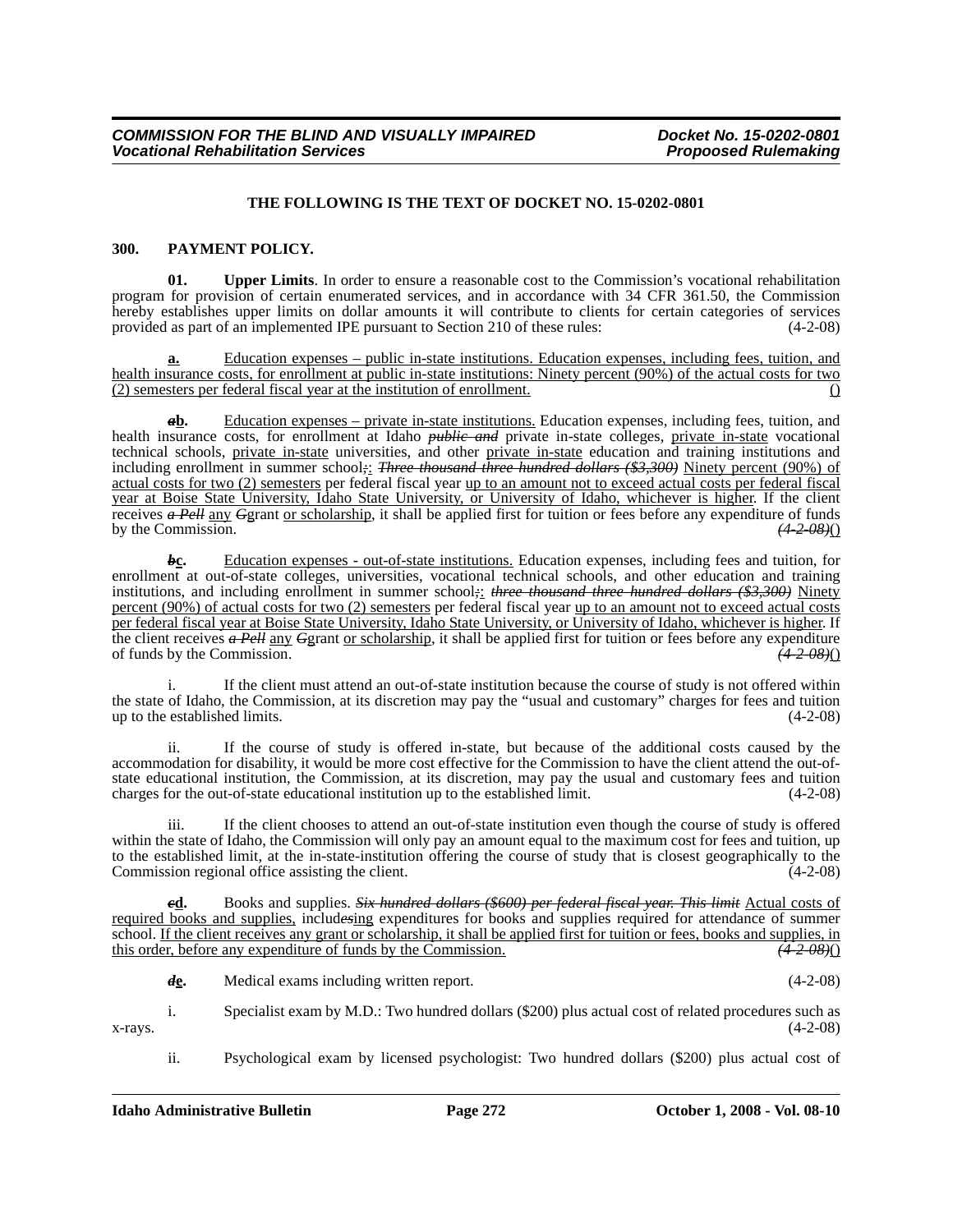#### *COMMISSION FOR THE BLIND AND VISUALLY IMPAIRED Docket No. 15-0202-0801*<br>Vocational Rehabilitation Services de and the service of the Propoosed Rulemaking *Vocational Rehabilitation Services*

 $(4-2-08)$ 

| psychometric tests.                    |                                                                                                                                                                                      | $(4-2-08)$             |
|----------------------------------------|--------------------------------------------------------------------------------------------------------------------------------------------------------------------------------------|------------------------|
| 111.<br>exam or other necessary tests. | Ophthalmologist/Optometrist exam: Two hundred dollars (\$200) plus actual cost of visual field                                                                                       | $(4-2-08)$             |
| (1)                                    | Low vision exam: One hundred twenty-five dollars (\$125).                                                                                                                            | $(4-2-08)$             |
| (2)                                    | Follow-up low vision consultation: Fifty-five dollars (\$55).                                                                                                                        | $(4-2-08)$             |
| (3)                                    | Eye report: Twenty-five dollars (\$25).                                                                                                                                              | $(4-2-08)$             |
| 1V.                                    | Eye glasses or contact lenses: Eighty dollars (\$80) for frames and the usual and customary cost for<br>lenses and contact lenses. Seven Nine hundred dollars (\$7900) for bioptics. | <del>(4-2-08)</del> () |
| V.                                     | Audiologist exam: Eighty-five dollars (\$85).                                                                                                                                        | $(4-2-08)$             |
| vi.                                    | Physical exam (general basic medical): Sixty-five dollars (\$65).                                                                                                                    | $(4-2-08)$             |
| ef.                                    | Psychotherapy/Counseling sessions: Up to ten (10) hourly sessions at eighty dollars (\$80) per hour.                                                                                 |                        |

*f***g.** Medication and medical supplies (including diabetic supplies): Three hundred dollars (\$300) per month for up to three (3) months, during which client must apply for reduced cost or free medication programs provided by drug companies or other sources of comparable benefits, including Medicaid, Medicare Part D, or other

*g***h.** Dental work, including but not limited to cleaning, fillings, extractions, crowns, and dentures: Five dollars (\$500) per case. (4-2-08) hundred dollars (\$500) per case.

insurance. (4-2-08)

| ki. | Transportation. | $(4-2-08)$ |  |
|-----|-----------------|------------|--|
|     |                 |            |  |

i. Public conveyance (bus, van, airfare): Actual cost. (4-2-08)

ii. Transportation costs associated with personal vehicle usage with or without personal driver: *One* Two hundred dollars (\$*1*200) per month within a twenty (20) mile radius in-town commuting and *two* three hundred dollars (\$*2*300) per month for commuting from greater than a twenty (20) mile radius (out-of-town commuting). The Commission does not provide funds for a client's purchase of a motor vehicle. *(4-2-08)*()

iii. Cab subsidy programs (Scrip) must be used by clients where available. (4-2-08)

*i***j.** Maintenance: One thousand five hundred dollars (\$1,500) per federal fiscal year and no more than three hundred dollars (\$300) per month. There is no limit on the number of months a client can receive maintenance up to the one thousand five hundred dollar (\$1,500) limit per federal fiscal year. (4-2-08)

i. The Commission will not pay maintenance for basic living expenses incurred by a client that are thy related to the client's participation in an IPE for vocational rehabilitation services. (4-2-08) not directly related to the client's participation in an IPE for vocational rehabilitation services.

ii. Maintenance for client attendance at Assessment and Training Center (ATC): Three hundred dollars (\$300) per ATC term for basic living expenses incurred during the ATC term which are directly related to client's ATC attendance and participation. (4-2-08) client's ATC attendance and participation.

*j***k.** Copy fees: Fifteen dollars (\$15) for obtaining a copy of any report or other record from an outside agency or entity required by the Commission in order to determine a client's eligibility or otherwise provide vocational rehabilitation services. (4-2-08)

*k***l.** Tools and equipment: One thousand dollars (\$1,000) per case. Value of tools and equipment provided to client from existing Commission inventory will count towards the one thousand dollar (\$1,000) limit. If